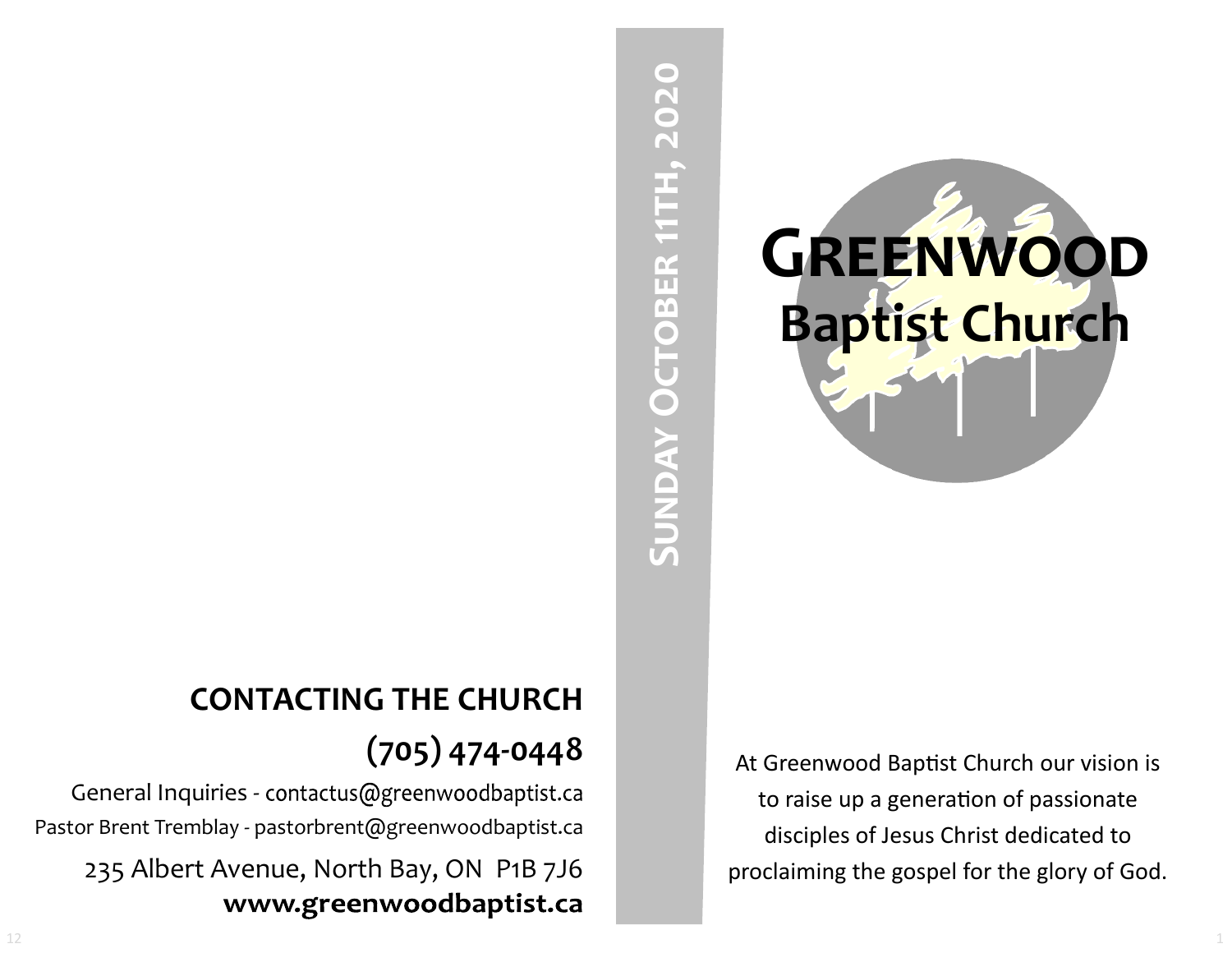# **WELCOME TO OUR SERVICE!**

#### **Today at Greenwood: Sunday October 11th**

Pastor Brent Preaching: Mark 6:1-30

*Pastor Brent Preaching*

*Communion*

*9:00am* **Prayer Time** (inside in the Fellowship Hall)

*10:00am* **Worship Service**

*We do not walk around and collect offering at this time, please use the offering plate provided near the corner of the second tent or visit our website and select "Give" from the top menu.*

Be sure to check us out on YourTV at 11:00am, 5:00pm and 11:00pm on Sundays!

| <b>This Week:</b>       |                                                                    | <b>Chronological Bible Reading Plan</b>                                                |
|-------------------------|--------------------------------------------------------------------|----------------------------------------------------------------------------------------|
|                         | TUESDAY, OCTOBER 13TH                                              | October 11 <sup>th</sup> - Matt 8:1-13, Luke 7                                         |
| 7:00pm                  | Small Group<br>60 Ellendale Drive<br>*Zoom is available            | October 12 <sup>th</sup> - Matt 11                                                     |
|                         |                                                                    | October 13 <sup>th</sup> - Matt 12:22-50, Luke 11                                      |
| WEDNESDAY, OCTOBER 14TH |                                                                    | October 14 <sup>th</sup> - Matt 13, Luke 8                                             |
|                         | 7:00pm Small Group<br>425 William St., B02<br>*Zoom is available   | October 15 <sup>th</sup> - Matt 8:14-34, Mk 4-5                                        |
|                         |                                                                    | October $16^{th}$ - Matt 9-10                                                          |
|                         | THURSDAY, OCTOBER 15 <sup>TH</sup>                                 | October 17 <sup>th</sup> - Mt 14, Mk 6, Lk 9:1-17                                      |
|                         | 10:00am Small Group                                                | October 18 <sup>th</sup> - John 6                                                      |
|                         | 235 Albert Avenue<br>6:30pm Small Group<br>435 Trunk Rd., Bonfield | For more reading plans please check out:<br>www.ligonier.org/blog/bible-reading-plans/ |
| SUNDAY, OCTOBER 18TH    |                                                                    |                                                                                        |
| 9:00am                  | Prayer Time                                                        |                                                                                        |
|                         | 10:00am Worship Service                                            |                                                                                        |

Responsive Reading Psalm 72 (ESV)

 $16$  Give the king your justice, O God, and your righteousness to the royal son!

 $2^2$ May he judge your people with righteousness, and your poor with justice!  $3$ Let the mountains bear prosperity for the people, and the hills, in righteousness!

#### <sup>4</sup>May he defend the cause of the poor of the people, give deliverance to the children of the needy, and crush the oppressor!

 $5$ May they fear you while the sun endures, and as long as the moon, throughout all generations!

#### $6$ May he be like rain that falls on the mown grass, like showers that water the earth!

 $\frac{7}{1}$ In his days may the righteous flourish, and peace abound, till the moon be no more!

#### <sup>8</sup>May he have dominion from sea to sea, and from the River to the ends of the earth!

 $9^9$ May desert tribes bow down before him, and his enemies lick the dust!

 $10$ May the kings of Tarshish and of the coastlands render him tribute; may the kings of Sheba and Seba bring gifts!

#### $11$ May all kings fall down before him, all nations serve him!

 $12$ For he delivers the needy when he calls, the poor and him who has no helper.

 $13$ He has pity on the weak and the needy, and saves the lives of the needy.

 $14$ From oppression and violence he redeems their life, and precious is their blood in his sight.

 $15$ Long may he live; may gold of Sheba be given to him! May prayer be made for him continually, and blessings invoked for him all the day!

#### $16$ May there be abundance of grain in the land; on the tops of the mountains may it wave; may its fruit be like Lebanon; and may people blossom in the cities like the grass of the field!

 $17$ Mav his name endure forever, his fame continue as long as the sun! May people be blessed in him, all nations call him blessed!

<sup>18</sup>Blessed be the Lord, the God of Israel, who alone does wondrous things.  $19$ Blessed be his glorious name forever; may the whole earth be filled with his glory! Amen and Amen!

<sup>20</sup>The prayers of David, the son of Jesse, are ended.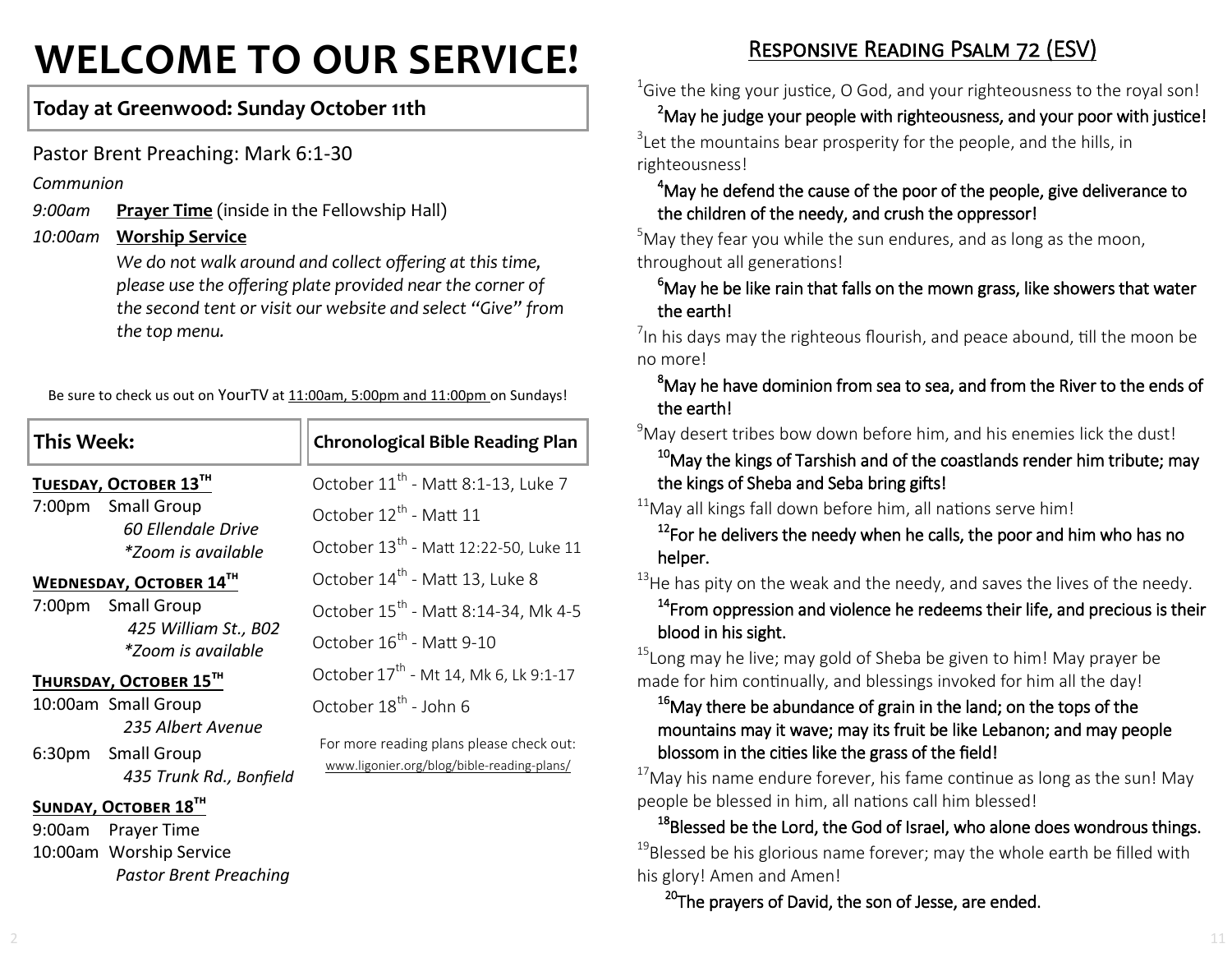# **HOME BIBLE STUDY NOTES**

- 1. Discuss what it's like to be rejected. Is this something we enjoy? How, as individuals, do we handle it?
- 2. Why is it that often the people who are closest to us do not believe in Christ (2Cor 4:4; Eph 4:18; Acts 7:51; Rom 9:15-16; John 10:26)
- 3. Why were the disciples instructed to travel light on their missionary journeys? They were instructed to take some items and leave the rest behind. What were these items reminiscent of, and what message was Jesus trying to tell them?
- 4. If the disciples were rejected, Jesus instructed them to "shake off the dust from their garments." What did this signify? Does this mean we should never have hope for people to be saved if they reject the gospel?
- 5. What happened to Herod the moment he heard of Jesus' miracles? Describe the relationship he had with John the Baptist.
- 6. Did John the Baptist water down his message in front of Herod? (V18)
- 7. How is Herod similar to people today? (V20)
- 8. Discuss the grudge Herodias had against John the Baptist . What did she ultimately do to him? (Mat 15:19; 1John 3:15)

#### **Praises and Prayer Requests:**

 **Renee Madigan** is asking for continued prayer for **her Mom** who recently had a brain tumor removed as part of her ongoing fight with cancer and for the family as they continue to support her in the hospital, she also asks specifically for her own spiritual wellbeing.

#### **Giving at Greenwood:**

#### Thanking God For: \$3,400

Our yearly offering envelopes are available in the office, please contact us by email or phone if you would like a set for yourself.

- **Cherri DiGiacomo** has been struggling with an infected tooth for weeks because no remedies seem to be helping, prayer that things are resolved soon. Also, prayer for **her sister**.
- Please pray for **Pastor Brent and family**, Brent's father Francis passed away a few weeks ago. Pray that God would use this time to draw family members to Christ and give opportunities that Brent may continue to share the gospel with his mother and siblings.
- $\Diamond$  Please pray for the church, we are in need of some volunteers for our **tech team on Sunday** mornings as well as other areas, pray that some people will feel led to step up into these roles.

### **Upcoming Events:**

- **Small Groups** are running, there is still time to join, **please sign up if you would like to attend a group as we have to keep a close eye on numbers this year.**
- **Student Cab Vouchers** are available to any students that need a ride to or from our church service, these can be picked up at the Welcome Centre or talk to our Student Ministry Leaders.

**LADIES MONDAY PRAYER MEETINGS** October 19th at 4pm in the Fellowship Hall.

- **Jr. Youth** will be resume on October 20th at 6:30. Grades 5 7. Masks will be required during this event.
- **GREENWOOD GALS GETAWAY** on October 23<sup>rd</sup> and October 24<sup>th</sup>, this is not an overnight event it will be held at the church, if you plan to attend this event please call or email Laura in the office. Contact info is on the back of the bulletin.
- LADIES BIBLE STUDY the Wednesday morning study will resume on October 28<sup>th</sup> at 9:30am, the first week will be an intro/welcome then November  $4<sup>th</sup>$  the study will begin and continue every second week for 10 weeks ending in March. Zoom will also be available.